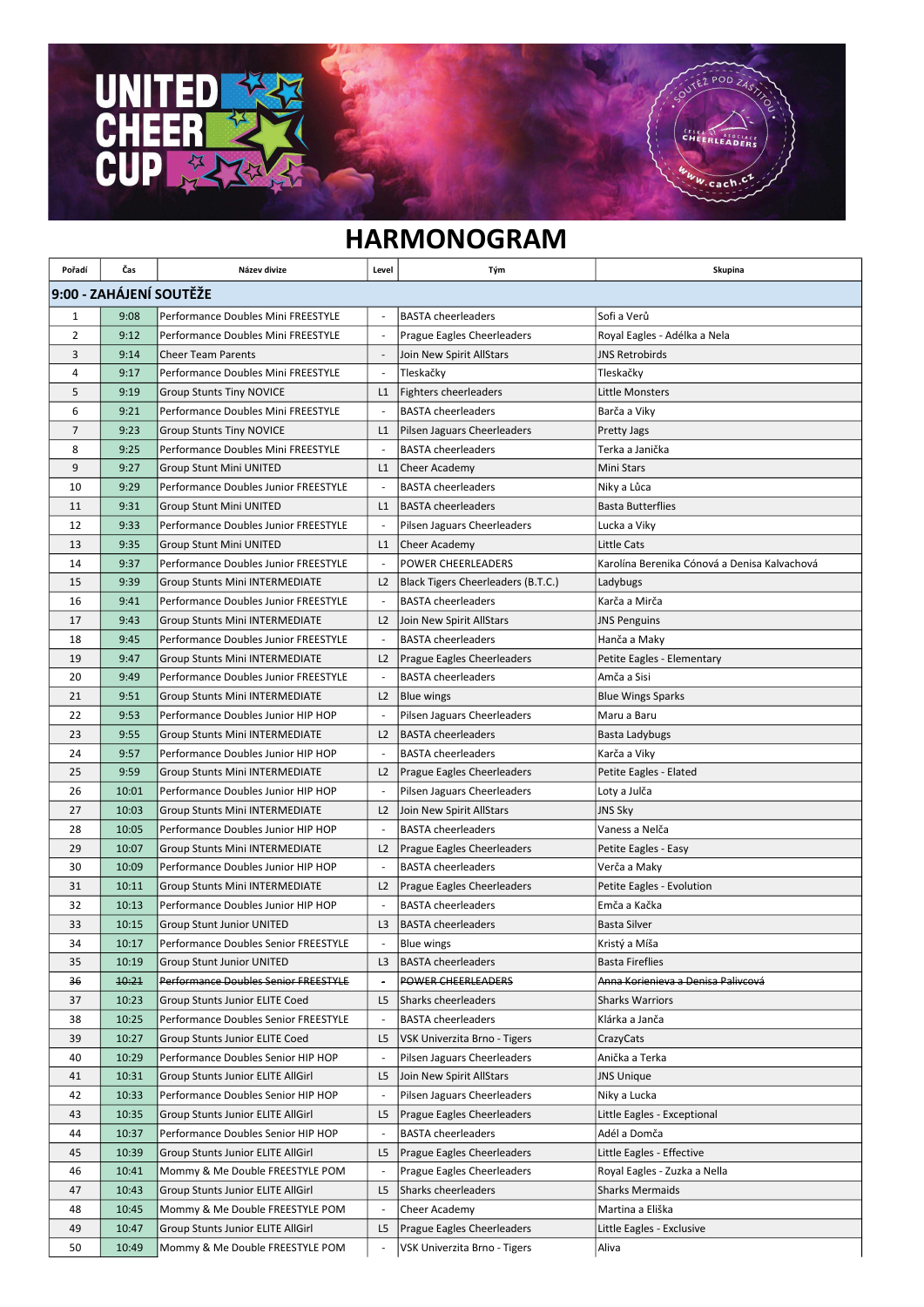| 51  | 10:51                                                                                                                                                                                                                                                                                                                                                                                                                                                                                                                                         | <b>Group Stunts Junior ELITE AllGirl</b>   | L5             | Join New Spirit AllStars           | <b>JNS Queens</b>        |  |  |  |  |  |  |
|-----|-----------------------------------------------------------------------------------------------------------------------------------------------------------------------------------------------------------------------------------------------------------------------------------------------------------------------------------------------------------------------------------------------------------------------------------------------------------------------------------------------------------------------------------------------|--------------------------------------------|----------------|------------------------------------|--------------------------|--|--|--|--|--|--|
| 52  | 10:53                                                                                                                                                                                                                                                                                                                                                                                                                                                                                                                                         | Performance Team Mini FREESTYLE            |                | A-STYL Dragons                     | <b>NORTHERN BEAUTIES</b> |  |  |  |  |  |  |
| 53  | 10:56                                                                                                                                                                                                                                                                                                                                                                                                                                                                                                                                         | <b>Group Stunts Junior ELITE AllGirl</b>   | L <sub>5</sub> | Prague Eagles Cheerleaders         | Little Eagles - Elements |  |  |  |  |  |  |
| 54  | 10:59                                                                                                                                                                                                                                                                                                                                                                                                                                                                                                                                         | Performance Team Junior FREESTYLE          |                | Cheer Academy                      | Honey Bees               |  |  |  |  |  |  |
| 55  | 11:04                                                                                                                                                                                                                                                                                                                                                                                                                                                                                                                                         | <b>Group Stunts Junior ELITE AllGirl</b>   | L <sub>5</sub> | <b>BASTA cheerleaders</b>          | <b>Basta Shine</b>       |  |  |  |  |  |  |
| 56  | 11:09                                                                                                                                                                                                                                                                                                                                                                                                                                                                                                                                         | Performance Team Junior FREESTYLE          |                | POWER CHEERLEADERS                 | <b>POWER</b>             |  |  |  |  |  |  |
| 57  | 11:14                                                                                                                                                                                                                                                                                                                                                                                                                                                                                                                                         | Performance Team Senior FREESTYLE          |                | A-STYL Dragons                     | NORTHERN QUEENS          |  |  |  |  |  |  |
| 58  | 11:19                                                                                                                                                                                                                                                                                                                                                                                                                                                                                                                                         | Performance Team Senior FREESTYLE          |                | JCA Legends                        | Nymerias                 |  |  |  |  |  |  |
|     | Performance Team Mini FREESTYLE, Performance Doubles Mini FREESTYLE, Group Stunts Tiny NOVICE,<br>PŘESTÁVKA S VYHLÁŠENÍM<br>11:20 - 12:00<br>Group Stunt Mini UNITED, Group Stunts Mini INTERMEDIATE                                                                                                                                                                                                                                                                                                                                          |                                            |                |                                    |                          |  |  |  |  |  |  |
| 59  | 12:00                                                                                                                                                                                                                                                                                                                                                                                                                                                                                                                                         | Double Synchro Tumbling Mini               | L <sub>2</sub> | Join New Spirit AllStars           | JNS Julča a Áďa          |  |  |  |  |  |  |
| 60  | 12:03                                                                                                                                                                                                                                                                                                                                                                                                                                                                                                                                         | <b>Group Stunts Senior PREMIER Coed</b>    | L <sub>6</sub> | FunTime Athletics Nový Jičín       | FTA Fruity               |  |  |  |  |  |  |
| 61  | 12:06                                                                                                                                                                                                                                                                                                                                                                                                                                                                                                                                         | Double Synchro Tumbling Junior             | L3             | Join New Spirit AllStars           | JNS Terka a Nela         |  |  |  |  |  |  |
| 62  | 12:09                                                                                                                                                                                                                                                                                                                                                                                                                                                                                                                                         | <b>Group Stunts Senior PREMIER Coed</b>    | L6             | FunTime Athletics Nový Jičín       | <b>FTA Friendly</b>      |  |  |  |  |  |  |
| 63  | 12:12                                                                                                                                                                                                                                                                                                                                                                                                                                                                                                                                         | Double Synchro Tumbling Senior             | L6             | Prague Eagles Cheerleaders         | Lady Eagles              |  |  |  |  |  |  |
| 64  | 12:15                                                                                                                                                                                                                                                                                                                                                                                                                                                                                                                                         | Group Stunts Senior PREMIER Coed           | L6             | FunTime Athletics Nový Jičín       | <b>FTA Frosty</b>        |  |  |  |  |  |  |
| 65  | 12:18                                                                                                                                                                                                                                                                                                                                                                                                                                                                                                                                         | Double Synchro Tumbling Senior             | L6             | <b>Fighters cheerleaders</b>       | Bára a Honza             |  |  |  |  |  |  |
| 66  | 12:21                                                                                                                                                                                                                                                                                                                                                                                                                                                                                                                                         | <b>Group Stunts Senior PREMIER Coed</b>    | L6             | <b>BASTA cheerleaders</b>          | Basta Fly                |  |  |  |  |  |  |
| 67  | 12:24                                                                                                                                                                                                                                                                                                                                                                                                                                                                                                                                         | Cheer Team Baby BEGINNER                   | LO             | Prague Eagles Cheerleaders         | Mini Eagles              |  |  |  |  |  |  |
| 68  | 12:27                                                                                                                                                                                                                                                                                                                                                                                                                                                                                                                                         | <b>Group Stunts Senior PREMIER AllGirl</b> | L <sub>6</sub> | Prague Eagles Cheerleaders         | Elite Eagles - Explosion |  |  |  |  |  |  |
| 69  | 12:30                                                                                                                                                                                                                                                                                                                                                                                                                                                                                                                                         | Cheer Team Baby BEGINNER                   | L <sub>0</sub> | Cheer Academy                      | Little Stars             |  |  |  |  |  |  |
| 70  | 12:33                                                                                                                                                                                                                                                                                                                                                                                                                                                                                                                                         | <b>Group Stunts Senior PREMIER AllGirl</b> | L6             | Prague Eagles Cheerleaders         | Lady Eagles - Exquisite  |  |  |  |  |  |  |
| 71  | 12:36                                                                                                                                                                                                                                                                                                                                                                                                                                                                                                                                         | Team Hobby DĚTI                            |                | Cheer Academy                      | Twinkle Stars            |  |  |  |  |  |  |
| 72  | 12:39                                                                                                                                                                                                                                                                                                                                                                                                                                                                                                                                         | Group Stunts Senior PREMIER AllGirl        | L <sub>6</sub> | Prague Eagles Cheerleaders         | Lady Eagles - Energy     |  |  |  |  |  |  |
|     |                                                                                                                                                                                                                                                                                                                                                                                                                                                                                                                                               |                                            |                |                                    |                          |  |  |  |  |  |  |
| 73  | 12:42                                                                                                                                                                                                                                                                                                                                                                                                                                                                                                                                         | Team Hobby DĚTI                            |                | Tleskačky                          | Tleskačky                |  |  |  |  |  |  |
| 74  | 12:45                                                                                                                                                                                                                                                                                                                                                                                                                                                                                                                                         | <b>Group Stunts Senior PREMIER AllGirl</b> | L <sub>6</sub> | VSK Univerzita Brno - Tigers       | LadyCats                 |  |  |  |  |  |  |
| 75  | 12:48                                                                                                                                                                                                                                                                                                                                                                                                                                                                                                                                         | Team Hobby DĚTI                            |                | Cheer Academy                      | <b>Stone Girls</b>       |  |  |  |  |  |  |
| 76  | 12:51                                                                                                                                                                                                                                                                                                                                                                                                                                                                                                                                         | <b>Group Stunts Senior PREMIER AllGirl</b> | L6             | Prague Eagles Cheerleaders         | Lady Eagles - Extra      |  |  |  |  |  |  |
| 77  | 12:54                                                                                                                                                                                                                                                                                                                                                                                                                                                                                                                                         | Team Hobby MLÁDEŽ                          |                | VSK Univerzita Brno - Tigers       | ShinyCats                |  |  |  |  |  |  |
| 78  | 12:57                                                                                                                                                                                                                                                                                                                                                                                                                                                                                                                                         | <b>Group Stunts Senior PREMIER AllGirl</b> | L <sub>6</sub> | VSK Univerzita Brno - Tigers       | UltraMicky               |  |  |  |  |  |  |
| 79  | 13:00                                                                                                                                                                                                                                                                                                                                                                                                                                                                                                                                         | <b>Group Stunt Senior UNITED</b>           | L <sub>3</sub> | <b>BASTA cheerleaders</b>          | Basta Black              |  |  |  |  |  |  |
| 80  | 13:02                                                                                                                                                                                                                                                                                                                                                                                                                                                                                                                                         | <b>Group Stunts Senior PREMIER AllGirl</b> | L <sub>6</sub> | Join New Spirit AllStars           | JNS Storks               |  |  |  |  |  |  |
| 81  | 13:04                                                                                                                                                                                                                                                                                                                                                                                                                                                                                                                                         | <b>Group Stunt Senior UNITED</b>           | L3             | Prague Eagles Cheerleaders         | Lady Eagles - Elegant    |  |  |  |  |  |  |
| 82  | 13:06                                                                                                                                                                                                                                                                                                                                                                                                                                                                                                                                         | Group Stunts Senior PREMIER AllGirl        | L6             | VSK Univerzita Brno - Tigers       | PowerCats                |  |  |  |  |  |  |
| 83  | 13:08                                                                                                                                                                                                                                                                                                                                                                                                                                                                                                                                         | <b>Group Stunt Senior UNITED</b>           | L3             | <b>BASTA cheerleaders</b>          | <b>Basta Yellowflies</b> |  |  |  |  |  |  |
| 84  | 13:10                                                                                                                                                                                                                                                                                                                                                                                                                                                                                                                                         | <b>Group Stunts Senior PREMIER AllGirl</b> | L <sub>6</sub> | <b>BASTA cheerleaders</b>          | Basta Mosquito           |  |  |  |  |  |  |
| 85  | 13:12                                                                                                                                                                                                                                                                                                                                                                                                                                                                                                                                         | <b>Group Stunt Senior UNITED</b>           | L <sub>3</sub> | <b>BASTA cheerleaders</b>          | Basta Blue               |  |  |  |  |  |  |
| 86  | 13:14                                                                                                                                                                                                                                                                                                                                                                                                                                                                                                                                         | Group Stunts Senior PREMIER AllGirl        | L6             | Sharks cheerleaders                | <b>Sharks Surprise</b>   |  |  |  |  |  |  |
| 87  | 13:16                                                                                                                                                                                                                                                                                                                                                                                                                                                                                                                                         | <b>Group Stunt Senior UNITED</b>           | L <sub>3</sub> | <b>BASTA cheerleaders</b>          | <b>Basta Blueflies</b>   |  |  |  |  |  |  |
| 88  | 13:18                                                                                                                                                                                                                                                                                                                                                                                                                                                                                                                                         | <b>Group Stunts Senior PREMIER AllGirl</b> | L6             | Join New Spirit AllStars           | <b>JNS Chicks</b>        |  |  |  |  |  |  |
| 89  | 13:20                                                                                                                                                                                                                                                                                                                                                                                                                                                                                                                                         | <b>Group Stunt Senior UNITED</b>           | L3             | <b>BASTA cheerleaders</b>          | <b>Basta Yellow</b>      |  |  |  |  |  |  |
|     | Performance Team Junior FREESTYLE Performance Team Senior FREESTYLE, Performance Doubles Junior FREESTYLE,<br>Performance Doubles Junior HIP HOP, Performance Doubles Senior FREESTYLE, Performance Doubles Senior HIP HOP,<br>PŘESTÁVKA S VYHLÁŠENÍM<br> 13:25 - 14:10<br>Mommy & Me Double FREESTYLE POM, Group Stunt Junior UNITED, Group Stunts Junior ELITE Coed, Group Stunts Junior ELITE AllGirl, Double<br>Synchro Tumbling Mini, Double Synchro Tumbling Junior, Double Synchro Tumbling Senior, Team Hobby DĚTI, Team Hobby MLÁDEŽ |                                            |                |                                    |                          |  |  |  |  |  |  |
| 90  | 14:10                                                                                                                                                                                                                                                                                                                                                                                                                                                                                                                                         | Cheer Team Senior PREMIER AllGirl          | L6             | Prague Eagles Cheerleaders         | Lady Eagles              |  |  |  |  |  |  |
| 91  | 14:14                                                                                                                                                                                                                                                                                                                                                                                                                                                                                                                                         | Individual Youth MEDIAN                    | L <sub>3</sub> | Sharks cheerleaders                | Sofi                     |  |  |  |  |  |  |
| 92  | 14:18                                                                                                                                                                                                                                                                                                                                                                                                                                                                                                                                         | Cheer Team Mini NOVICE                     | L1             | A-STYL Dragons                     | AIR                      |  |  |  |  |  |  |
| 93  | 14:22                                                                                                                                                                                                                                                                                                                                                                                                                                                                                                                                         | Individual Youth MEDIAN                    | L3             | <b>BASTA cheerleaders</b>          | Ella Čepková             |  |  |  |  |  |  |
| 94  | 14:26                                                                                                                                                                                                                                                                                                                                                                                                                                                                                                                                         | Cheer Team Mini NOVICE                     | L1             | <b>Blue wings</b>                  | Princesses               |  |  |  |  |  |  |
| 95  | 14:30                                                                                                                                                                                                                                                                                                                                                                                                                                                                                                                                         | Individual Youth MEDIAN                    | L <sub>3</sub> | Sharks cheerleaders                | Eleonorka                |  |  |  |  |  |  |
| 96  | 14:34                                                                                                                                                                                                                                                                                                                                                                                                                                                                                                                                         | Cheer Team Mini NOVICE                     | L1             | Cheer Academy                      | <b>Butterfly</b>         |  |  |  |  |  |  |
| 97  | 14:38                                                                                                                                                                                                                                                                                                                                                                                                                                                                                                                                         | Individual Youth MEDIAN                    | L <sub>3</sub> | <b>BASTA cheerleaders</b>          | Karča Marešová           |  |  |  |  |  |  |
| 98  | 14:42                                                                                                                                                                                                                                                                                                                                                                                                                                                                                                                                         | Cheer Team Mini NOVICE                     | L1             | Fighters cheerleaders              | <b>Green Goblins</b>     |  |  |  |  |  |  |
| 99  | 14:46                                                                                                                                                                                                                                                                                                                                                                                                                                                                                                                                         | Individual Youth MEDIAN                    | L <sub>3</sub> | Prague Eagles Cheerleaders         | Little Eagles - Anetka   |  |  |  |  |  |  |
| 100 | 14:50                                                                                                                                                                                                                                                                                                                                                                                                                                                                                                                                         | Cheer Team Mini NOVICE                     | L1             | Join New Spirit AllStars           | <b>JNS Cutiebirds</b>    |  |  |  |  |  |  |
| 101 | 14:54                                                                                                                                                                                                                                                                                                                                                                                                                                                                                                                                         | <b>Individual Youth MEDIAN</b>             | L <sub>3</sub> | <b>BASTA cheerleaders</b>          | Rozi Bačíková            |  |  |  |  |  |  |
| 102 | 14:58                                                                                                                                                                                                                                                                                                                                                                                                                                                                                                                                         | Cheer Team Mini NOVICE                     | L1             | Pilsen Jaguars Cheerleaders        | Little Jags              |  |  |  |  |  |  |
| 103 | 15:02                                                                                                                                                                                                                                                                                                                                                                                                                                                                                                                                         | Individual Youth MEDIAN                    | L <sub>3</sub> | <b>BASTA cheerleaders</b>          | Vaness Beránková         |  |  |  |  |  |  |
| 104 | 15:06                                                                                                                                                                                                                                                                                                                                                                                                                                                                                                                                         | Cheer Team Mini NOVICE                     | L1             | Prague Eagles Cheerleaders         | Royal Eagles             |  |  |  |  |  |  |
| 105 | 15:10                                                                                                                                                                                                                                                                                                                                                                                                                                                                                                                                         | Individual Junior ELITE Girl               | L5             | <b>BASTA cheerleaders</b>          | Bety Hraňová             |  |  |  |  |  |  |
| 106 | 15:14                                                                                                                                                                                                                                                                                                                                                                                                                                                                                                                                         | Cheer Team Mini NOVICE                     | L1             | VSK Univerzita Brno - Tigers       | Kitties                  |  |  |  |  |  |  |
| 107 | 15:18                                                                                                                                                                                                                                                                                                                                                                                                                                                                                                                                         | Individual Junior ELITE Girl               | L5             | Join New Spirit AllStars           | JNS Nela Doležalová      |  |  |  |  |  |  |
| 108 | 15:22                                                                                                                                                                                                                                                                                                                                                                                                                                                                                                                                         | Cheer Team Mini NOVICE                     | L1             | Black Tigers Cheerleaders (B.T.C.) | Ladybugs girls           |  |  |  |  |  |  |
|     |                                                                                                                                                                                                                                                                                                                                                                                                                                                                                                                                               |                                            |                |                                    |                          |  |  |  |  |  |  |
| 109 | 15:26                                                                                                                                                                                                                                                                                                                                                                                                                                                                                                                                         | Individual Junior ELITE Girl               | L5             | Pilsen Jaguars Cheerleaders        | Monika Veselá            |  |  |  |  |  |  |